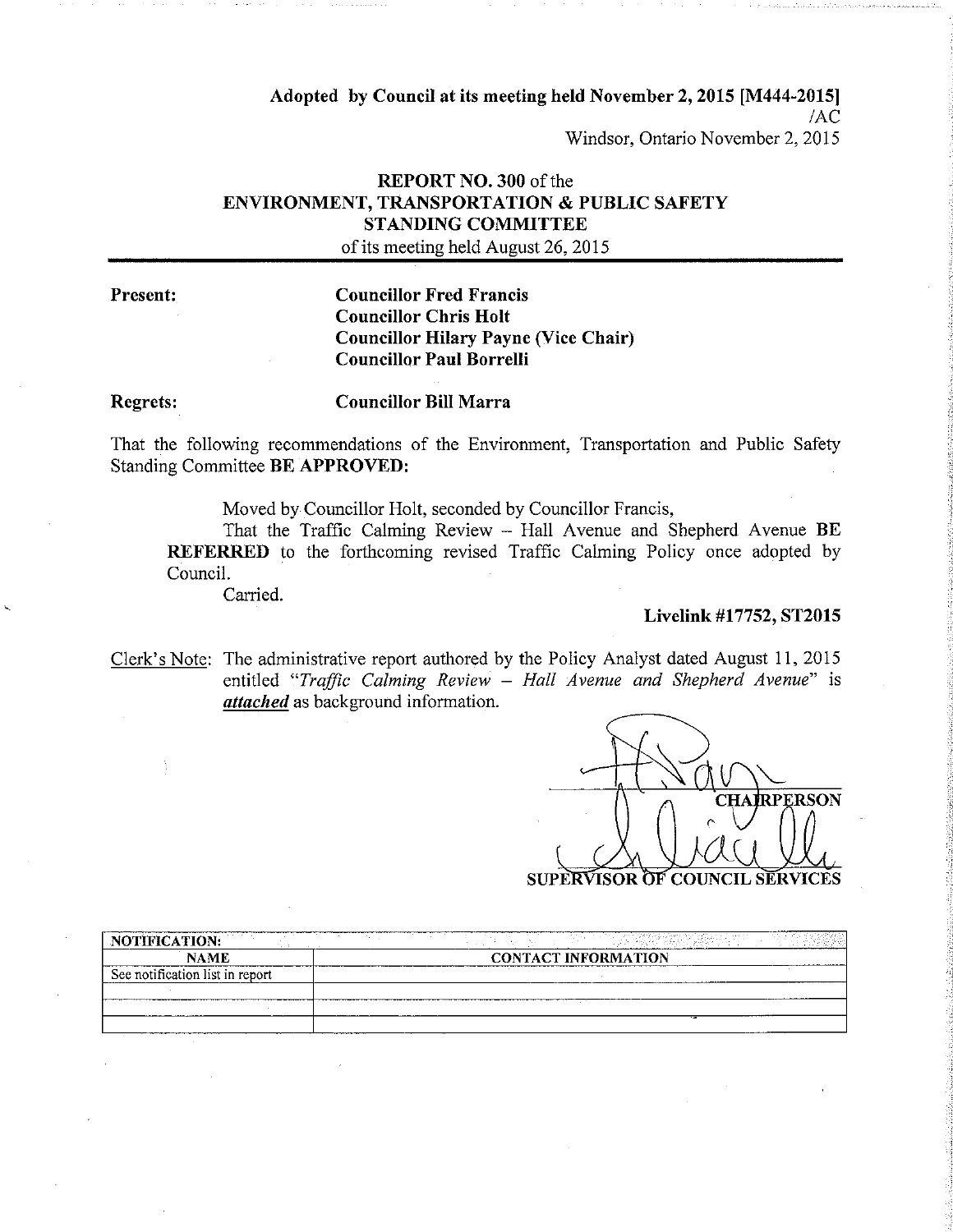$\label{eq:2.1} \frac{1}{\sqrt{2}}\sum_{i=1}^n\frac{1}{\sqrt{2}}\sum_{i=1}^n\frac{1}{\sqrt{2}}\sum_{i=1}^n\frac{1}{\sqrt{2}}\sum_{i=1}^n\frac{1}{\sqrt{2}}\sum_{i=1}^n\frac{1}{\sqrt{2}}\sum_{i=1}^n\frac{1}{\sqrt{2}}\sum_{i=1}^n\frac{1}{\sqrt{2}}\sum_{i=1}^n\frac{1}{\sqrt{2}}\sum_{i=1}^n\frac{1}{\sqrt{2}}\sum_{i=1}^n\frac{1}{\sqrt{2}}\sum_{i=1}^n\frac$  $\label{eq:2.1} \frac{1}{2} \sum_{i=1}^n \frac{1}{2} \sum_{j=1}^n \frac{1}{2} \sum_{j=1}^n \frac{1}{2} \sum_{j=1}^n \frac{1}{2} \sum_{j=1}^n \frac{1}{2} \sum_{j=1}^n \frac{1}{2} \sum_{j=1}^n \frac{1}{2} \sum_{j=1}^n \frac{1}{2} \sum_{j=1}^n \frac{1}{2} \sum_{j=1}^n \frac{1}{2} \sum_{j=1}^n \frac{1}{2} \sum_{j=1}^n \frac{1}{2} \sum_{j=1}^n \frac{$  $\mathcal{L}^{\text{max}}_{\text{max}}$  and  $\mathcal{L}^{\text{max}}_{\text{max}}$ 

 $\frac{1}{2} \frac{1}{2} \frac{1}{2}$ 

 $\label{eq:2.1} \mathcal{L}(\mathcal{L}^{\text{max}}_{\mathcal{L}}(\mathcal{L}^{\text{max}}_{\mathcal{L}}))\leq \mathcal{L}(\mathcal{L}^{\text{max}}_{\mathcal{L}}(\mathcal{L}^{\text{max}}_{\mathcal{L}}))$  $\label{eq:2} \frac{1}{\sqrt{2}}\int_{0}^{\infty}\frac{1}{\sqrt{2\pi}}\left(\frac{1}{\sqrt{2}}\right)^{2}d\mu_{\rm{eff}}\,.$ 

 $\label{eq:2.1} \frac{1}{\sqrt{2}}\left(\frac{1}{\sqrt{2}}\right)^{2} \left(\frac{1}{\sqrt{2}}\right)^{2} \left(\frac{1}{\sqrt{2}}\right)^{2} \left(\frac{1}{\sqrt{2}}\right)^{2} \left(\frac{1}{\sqrt{2}}\right)^{2} \left(\frac{1}{\sqrt{2}}\right)^{2} \left(\frac{1}{\sqrt{2}}\right)^{2} \left(\frac{1}{\sqrt{2}}\right)^{2} \left(\frac{1}{\sqrt{2}}\right)^{2} \left(\frac{1}{\sqrt{2}}\right)^{2} \left(\frac{1}{\sqrt{2}}\right)^{2} \left(\$  $\label{eq:2.1} \mathcal{L}_{\mathcal{A}}(\mathcal{A}) = \mathcal{L}_{\mathcal{A}}(\mathcal{A}) = \mathcal{L}_{\mathcal{A}}(\mathcal{A})$  $\label{eq:2.1} \frac{1}{\sqrt{2}}\left(\frac{1}{\sqrt{2}}\right)^{2} \left(\frac{1}{\sqrt{2}}\right)^{2} \left(\frac{1}{\sqrt{2}}\right)^{2} \left(\frac{1}{\sqrt{2}}\right)^{2} \left(\frac{1}{\sqrt{2}}\right)^{2} \left(\frac{1}{\sqrt{2}}\right)^{2} \left(\frac{1}{\sqrt{2}}\right)^{2} \left(\frac{1}{\sqrt{2}}\right)^{2} \left(\frac{1}{\sqrt{2}}\right)^{2} \left(\frac{1}{\sqrt{2}}\right)^{2} \left(\frac{1}{\sqrt{2}}\right)^{2} \left(\$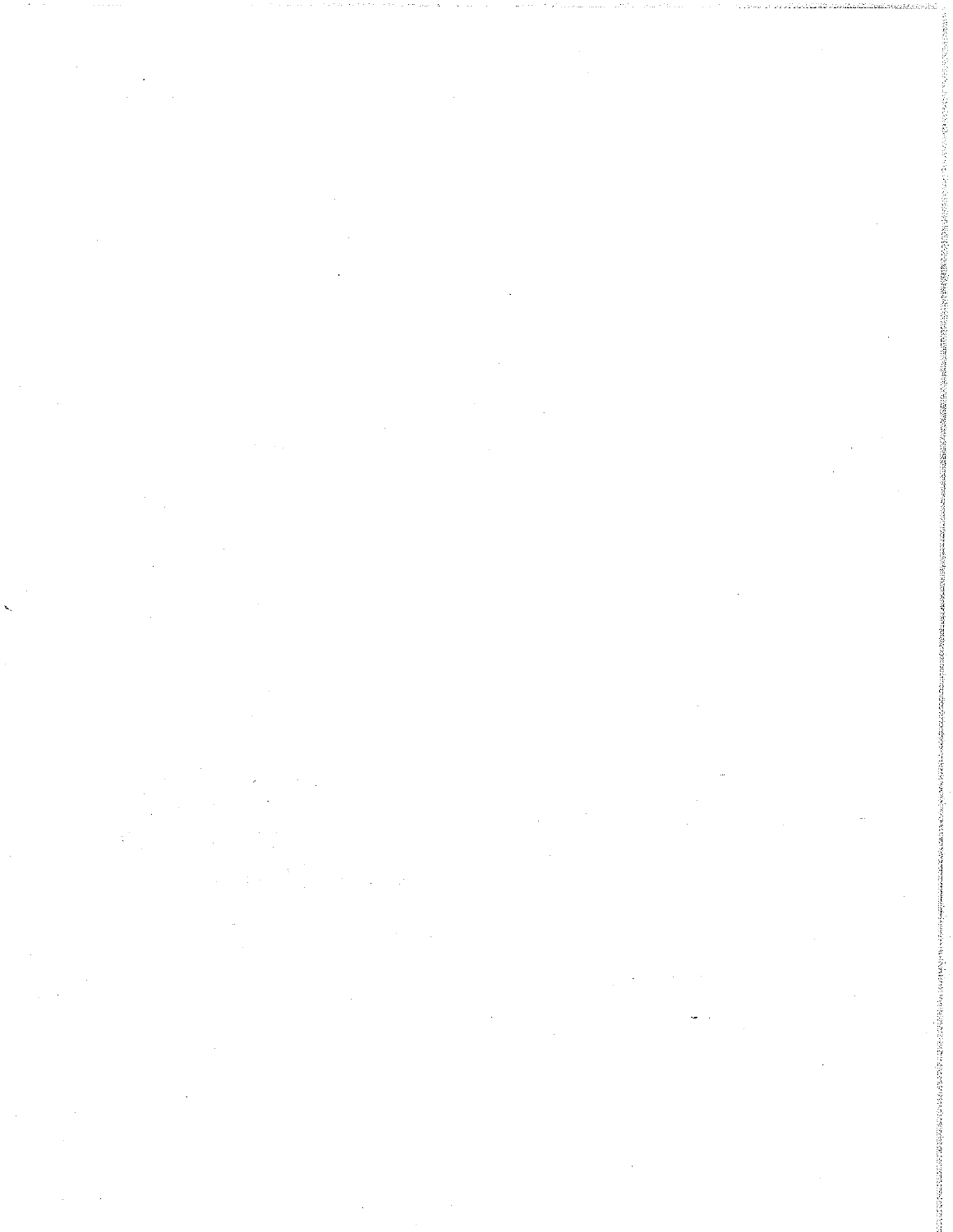7

## THE CORPORATION OF THE CITY OF WINDSOR Environment, Transportation & Public Safety Standing Committee -**Admin Report - Environment Transportation**



#### **MISSION STATEMENT:**

"Our City is built on relationships – between citizens and their government, businesses and public institutions, city and region - all interconnected, mutually supportive, and focused on the brightest future we can create together."

| LiveLink REPORT #: 17752 ST2015        | <b>Report Date:</b><br><b>August 11, 2015</b><br>PW#5015 |  |  |
|----------------------------------------|----------------------------------------------------------|--|--|
| <b>Author's Name: Jeff Hagan</b>       | Date to Standing Committee: August 26,<br>2015           |  |  |
| Author's Phone: 519 255-6247 ext. 6003 | Classification #:                                        |  |  |
| Author's E-mail: jhagan@citywindsor.ca |                                                          |  |  |

#### Environment, Transportation & Public Safety Standing Committee To:

Subject: Traffic Calming Review - Hall Avenue and Shepherd Avenue

#### **RECOMMENDATION:**  $\mathbf 1$

City Wide: Ward $(s)$ : 4

That report number 17752, Traffic Calming Review - Hall Avenue and Shepherd Avenue BE **RECEIVED** for information.

## **EXECUTIVE SUMMARY: N/A**

#### $2.$ **BACKGROUND:**

CR399/2010 directed the City Engineer to proceed with a traffic calming study of Hall Avenue and Shepherd Avenue. This report summarizes the results of this study.

A map of the study area is provided as Figure 1.



Figure 1: Study Area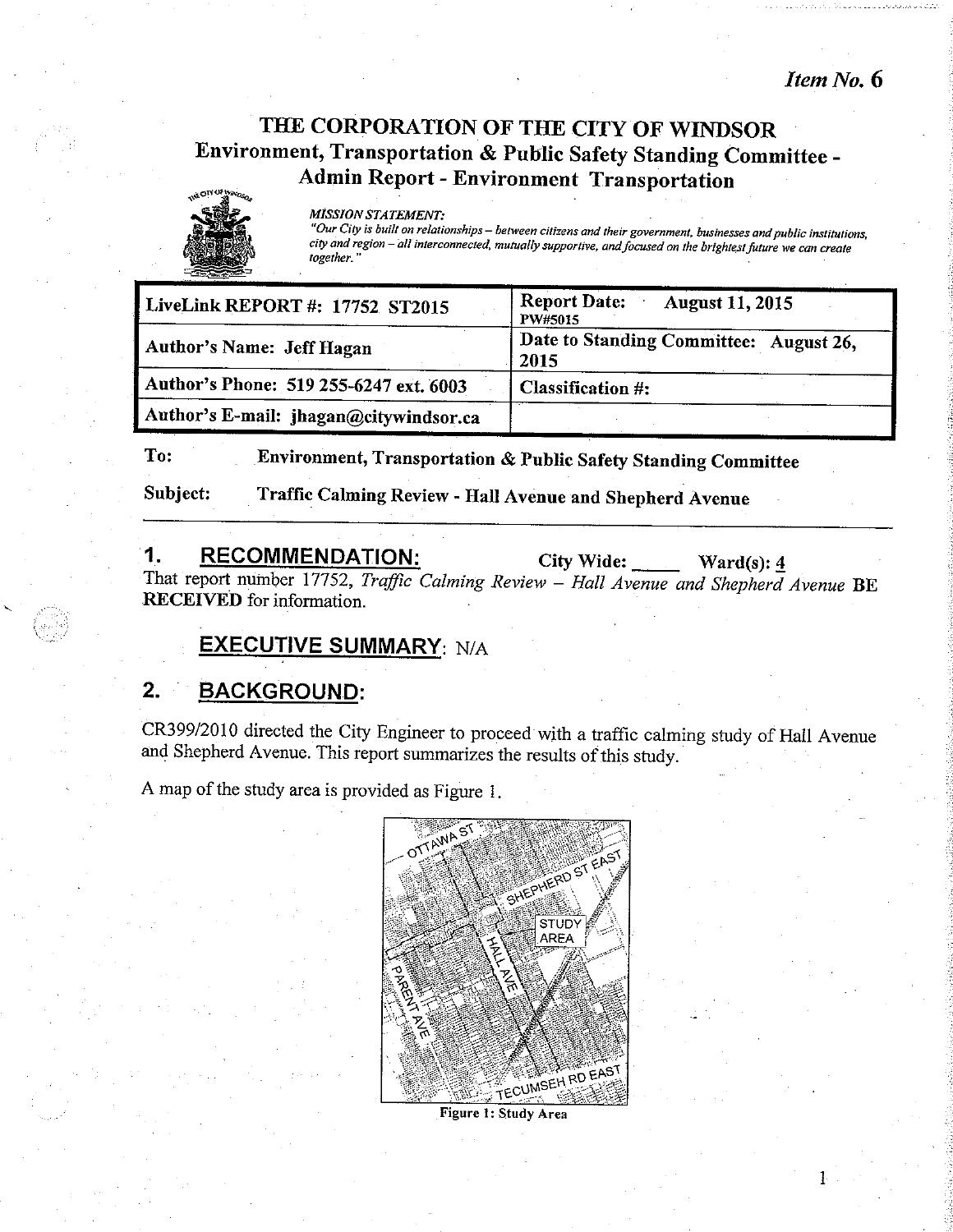## 3. DISGUSSION:

## **Traffic Calming Warrant Analysis**

Hall Avenue and Shepherd Avenue were evaluated based on the current, approved traffic calming policy (City of Windsor Traffic Calming for Residential Areas, September 2005). Each section between traffic controls (i.e. stop signs or signals) was evaluated separately.

The current traffic calming policy uses a scoring system that considers a number of factors (excessive speed, excessive vehicle volume, presence of bicycle routes, collisions, pedestrian generators, and residential frontage) to calculate an overall wanant score. This score is then categorized among several traffic calming levels as summarized in Table l.

Table 1: Current Traffic Calming Warrant Levels (Local Roads)

|              |           | Score Level Warranted Traffic Galming Measures             |
|--------------|-----------|------------------------------------------------------------|
| $0 - 20$     | $N\!/\!A$ | Traffic calming not warranted                              |
| $21 - 35$    | Level 1   | Signing                                                    |
| $36 - 55$    | Level 2   | Horizontal Deflection (minor)                              |
| $56 - 75$    | Level 3   | Horizontal Deflection (major) or Traffic Diversion (minor) |
| 76 or higher | Level 4   | Vertical Deflection or Traffic Diversion (major)           |

The results for the study area are summarized in Table 2. Additional details are provided in Appendix A.

Table 2: Traffic Calming Review Summary - Hall Ave. and Shepherd Ave.

| Street 1999   | <b>Section</b>                | <b>Eaffic Calming Level Warranted</b> |
|---------------|-------------------------------|---------------------------------------|
| Hall Ave.     | Ottawa St. to Ellis St. E     | Not warranted                         |
|               | Ellis St. E to Hanna St. E    | Level $1 -$ Signing                   |
|               | Hanna St. E to Tecumseh Rd. E | Level $1 -$ Signing                   |
| Shepherd Ave. | Parent Ave. to Hall Ave.      | Not warranted                         |

Based on the current policy, all road sections evaluated either met warrant for signage or did not warrant traffic calming.

## Identification and Installation of Signage

Hall Avenue was reviewed to determine appropriate signing. A signing plan was prepared that incorporated the following changes:

- Additional speed limit signs along Hall Avenue for driver reinforcement
- Updates to the playground warning signs for Clay Park to reflect\_current standards (for sign type and distance from the playground)

The additional signs were installed by Administration, since the identified measures are routine signing adjustments that do not require resident approval.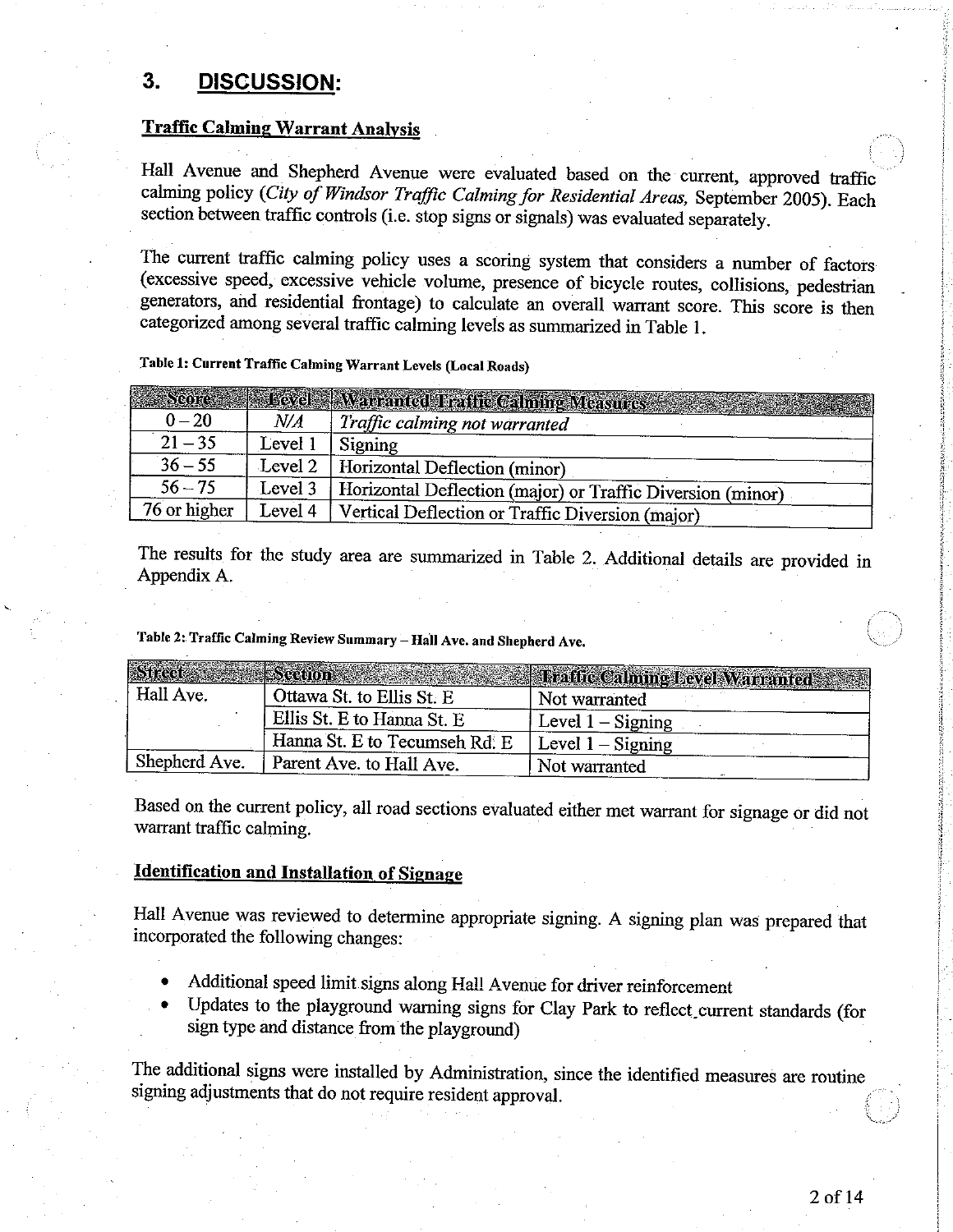## Public Information Centre

A Public Information Centre (PIC) was held on Tuesday, June 23, 2015 at the Optimist Community Centre (1075 Ypres Avenue) to present the findings of the traffic calming review and to solicit comments from residents. The notices and display panels for the PIC are provided in Appendix B.

The PIC was held concurrently with PICs for the Traffic Calming Policy Update and a traffic calming study for Conservation Drive.

23 people registered as attendees; 9 of these identified themselves as interested in the Hall Avenue/Shepherd Avenue traffic calming study.

<sup>6</sup>comment sheets were retumed either at the pIC or by mail, email, or fax following the meeting. Responses are summarized in Table 3 and Table 4.

|                 | Question 1: Do you support traffic calming within the study area? |  |
|-----------------|-------------------------------------------------------------------|--|
| <b>Response</b> | <b>All Sumbers</b>                                                |  |
| $\rm Yes$       |                                                                   |  |
| No              |                                                                   |  |
| No Answer       |                                                                   |  |
| <b>Total</b>    |                                                                   |  |
| Response rate*  |                                                                   |  |

### Table 3: Comment Form Response Summary - Question 1

\* Based on 235 properties in the study area

### Table 4: Comment Form Response Summary - Question 2

|                     | Question 2: Comments/Questions/Concerns                                              |
|---------------------|--------------------------------------------------------------------------------------|
| Calegory            | <b>Representative Comments Received</b>                                              |
| Speeds on Hall      | Many drivers speed on Hall.                                                          |
|                     | Drivers will speed to get around bikes, moving into the path of<br>oncoming traffic. |
|                     | Many cars speed and don't obey stop signs.                                           |
|                     | Drivers speed to make the light at Ottawa.                                           |
| <b>Clay Park</b>    | The jog around the park creates a major potential for accidents.                     |
|                     | Traffic calming would benefit the children that use the park.                        |
|                     | Traffic calming should be installed around the park.                                 |
| Pedestrian Safety   | Concerned about child safety on Hall.                                                |
|                     | It's unsafe to cross Hall.                                                           |
| Cut-through Traffic | Cut-through traffic from Tecumseh to Wyandotte should not be<br>allowed.             |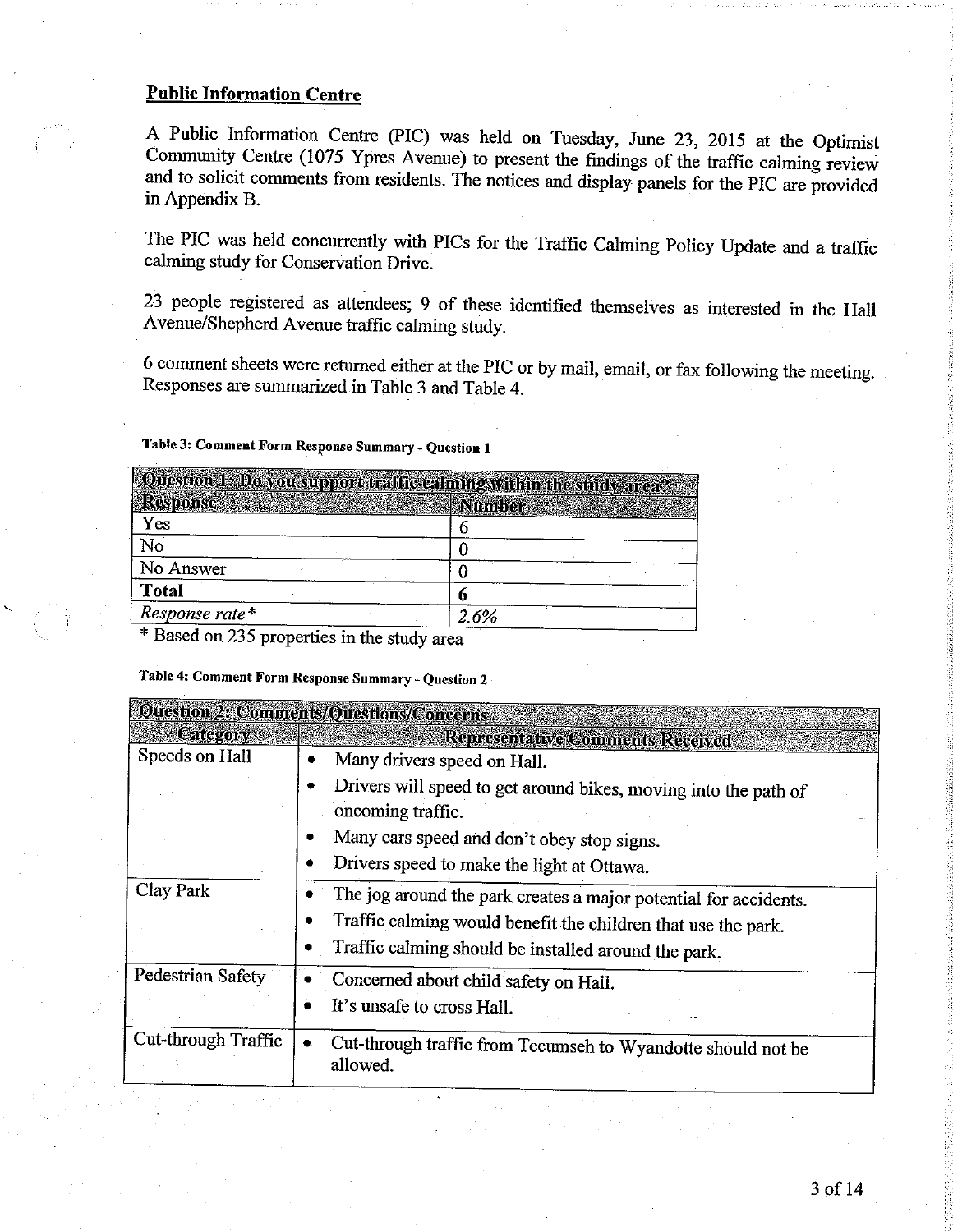### Next Steps

Under the current Traffic Calming Policy, Hall Avenue qualified for signage; in response. signage has been installed by Administration. No further actions or traffic calming measures are proposed at this time.

### Traffic Calming Policv Revisions

A revised Traffic Calming Policy has been prepared and submitted for approval by the Environment, Transportation and Public Safety Standing Committee and Council. Às of the date of this report, the revised policy has not yet been approved.

Hall Avenue and Parent Avenue were reviewed using the proposed criteria in the revised Traffic calming Policy. In its current (unapproved) form, using the most recent speed and volume data collected, Hall Avenue would meet the scoring threshold for traffic calming; however, an important element of the revised Trafñc Calming Policy is early identification of resident support through a petition process, which has not yet been undertaken for Hall Avenue. The response rate for the current study does not meet proposed support levels.

Future requests traffic calming for this neighbourhood can be evaluated under the revised Traffrc Calming Policy once adopted.

The revised Traffic Calming Policy does not rank traffic calming measures into levels; instead, the policy would allow Administration, in consultation with the affected residents, to choose the most appropriate traffic calming measure(s) based on factors such as appropriateness for the issue to be addressed, neighbourhood ìmpact, and cost.

## 4. RISK ANALYSIS:

The following risks are expected to the Corporation as a result of the recommendation:

- . Resource Risk: No firther action is recommended at this time. If Hall Avenue residents initiate a petition, the staff resources involved with preparing the petition and any subsequent traffic calming plan preparation would be routine activities.
- ' Cross Corporate Impact Risk: The Trafhc Calming Policy mitigates the risk of reactive demands for traffrc enforcement. These risks re proposed to be mitigated further by the proposed Traffic Calming Policy, which has been submitted for approval in a separate report.
- Community Impact Risk: If resident concerns regarding traffic speed and volume are not addressed, risks to resident quality of life and the reputation of the Corporation could occur. These risks have been mitigated by preparing and implementing a traffic calming plaa in accordance with the current approved rraffic calming policy, and are proposed to be mitigated further by the proposed Traffic Calming Policy, which has been submitted for approval in a separate report.
- . Financial Risk: No expenditures are associated with the report recommendations. It is understood that if a resident request for traffic calming is received under the proposed Traffic Calming Policy, the Policy's process could generate a new project wherein  $a_i$ منتشب financial commitment would be required.

]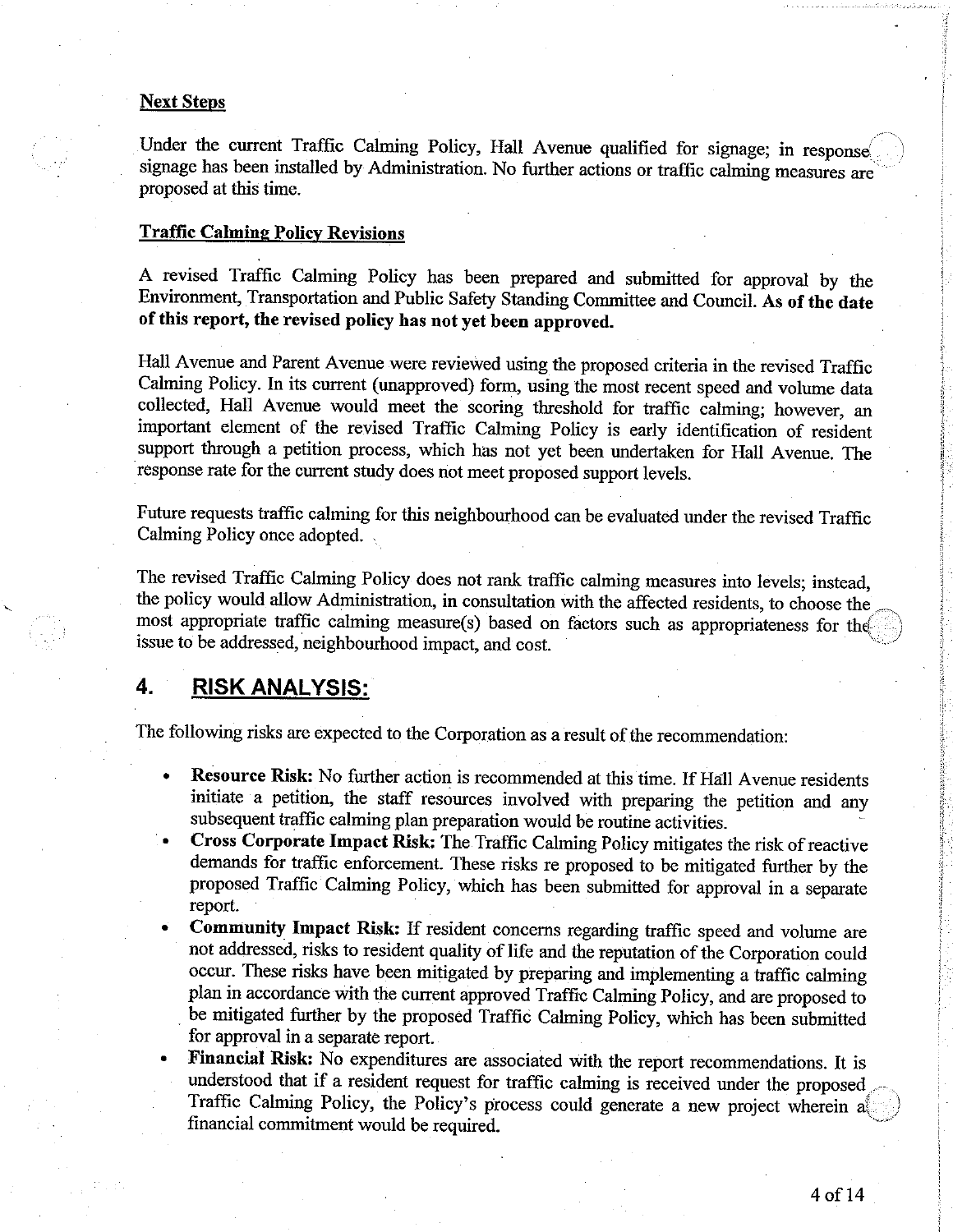#### **FINANCIAL MATTERS:** 5.

 $N/A$ 

#### 6. **CONSULTATIONS:**

 $N/A$ 

#### $\overline{7}$ . **CONCLUSION:**

Administration has prepared and implemented a traffic calming plan in the study area that is in accordance with the current Traffic Calming Policy. Future requests traffic calming for this neighbourhood can be evaluated under the revised Traffic Calming Policy once adopted.

JeffAagan **Policy Analyst** 

**Mark Winterton** 

**City Engineer and Corporate Leader Environmental Protection and** Transportation

**Dwavne Dawson** xecutive Director of Operations

**Helza/Reidel Chief Administrative Officer** 

JH

**APPENDICES:** A - Traffic Calming Warrant Analysis (Current Policy) **B-PIC Materials** 

DEPARTMENTS/OTHERS CONSULTED: Name: Phone #: 519 ext.

## NOTIFICATION:

| Name                        | Address | Email Address | Telephone | <b>TAX</b> |
|-----------------------------|---------|---------------|-----------|------------|
| Councillor Holt             |         |               |           |            |
| Area Residents              |         |               |           |            |
| <b>Project Mailing List</b> |         |               |           |            |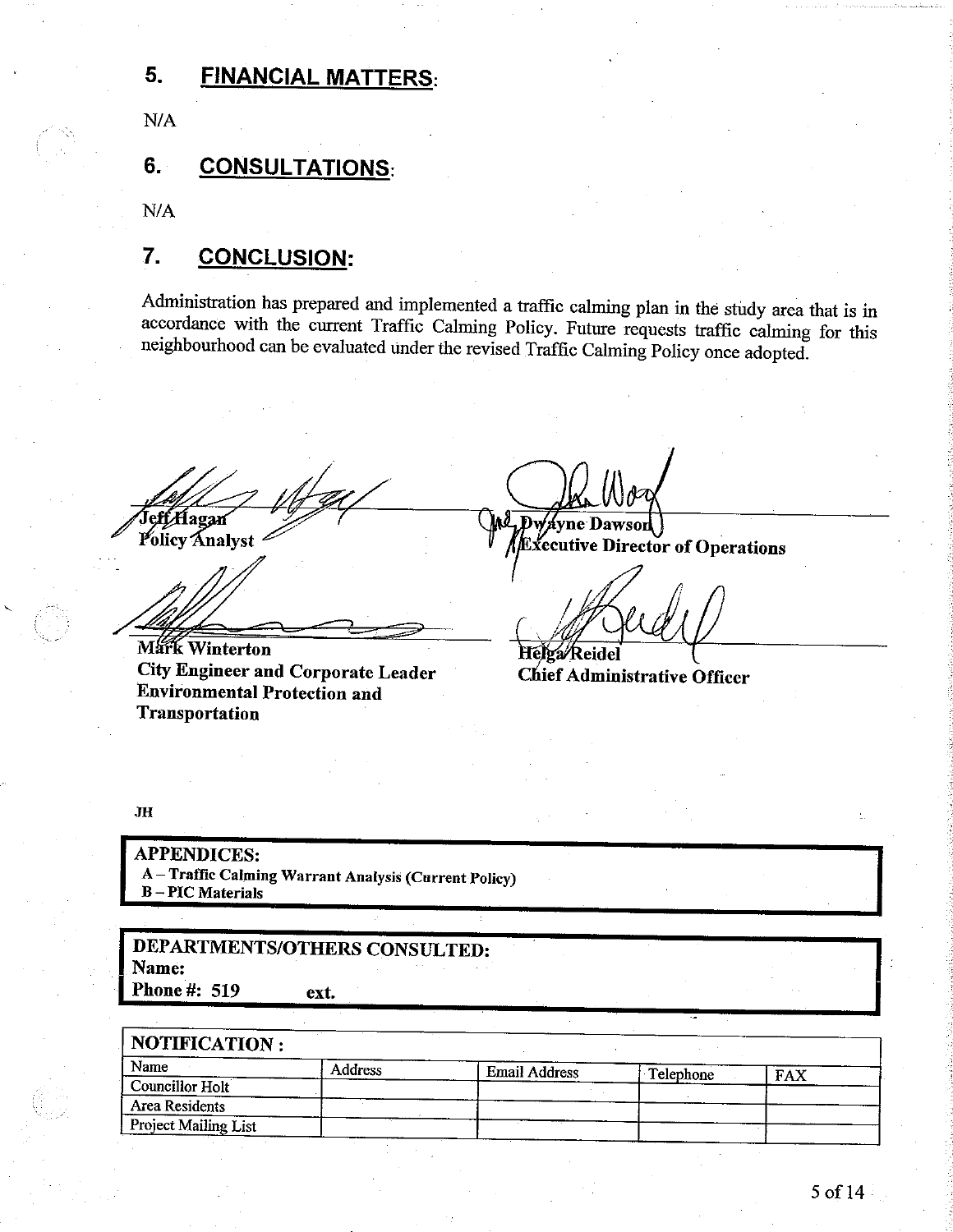## Appendix 'A' - Traffic Calming Warrant Analysis (Current Policy)

| <b>ROAD</b>                                       | <b>Street</b>                                 |                                                                 | Hall Ave.                 |                            |                      | Shephers <sup>1</sup><br>St. E. |
|---------------------------------------------------|-----------------------------------------------|-----------------------------------------------------------------|---------------------------|----------------------------|----------------------|---------------------------------|
| <b>SEGMENT</b>                                    | <b>Section</b>                                |                                                                 | Ottawa to<br><b>Ellis</b> | Ellis to<br>Hanna          | Hanna to<br>Tecumseh | Parent to<br>Hall               |
|                                                   |                                               | <b>Road Classification</b>                                      | Local                     | Local                      | Local                | Local                           |
|                                                   | <b>Annual Average Daily Traffic</b><br>(2013) |                                                                 | 1,312                     | 1,034                      | 1,866                | 2,000                           |
|                                                   |                                               | Posted (km/hr)                                                  | 40                        | 40                         | 40                   | 50                              |
| <b>TRAFFIC</b>                                    | <b>Speed</b>                                  | Average<br>(km/hr)<br>(2013)                                    | 36                        | 43                         | 40                   | 42                              |
| STUDY DATA                                        |                                               | 85th Percentile<br>$(km/hr)$ (2013)                             | 49                        | 54                         | 52                   | 52                              |
|                                                   | [NOTE 1]                                      | <b>Number of Collisions within</b><br>Roadway Segment - 3 years | $\Omega$                  | $\theta$                   | $\theta$             | $\mathbf{0}$                    |
|                                                   | (MAX 20)                                      | <b>Excessive Speed POINTS</b>                                   | $\bf{0}$                  | 13                         | 12                   | $\theta$                        |
|                                                   | <b>Excessive Volume POINTS</b><br>(MAX 20)    |                                                                 | $\bf{0}$                  | $\bf{0}$                   | $\bf{0}$             | $\Omega$                        |
| <b>TRAFFIC</b><br><b>CALMING</b><br><b>RATING</b> | (MAX 10)                                      | <b>Bicycle Route POINTS</b>                                     | $\Omega$                  | $\Omega$                   | $\bf{0}$             | $\Omega$                        |
|                                                   | <b>Collision POINTS</b><br>(MAX 15)           |                                                                 | $\mathbf{0}$ .            | $\theta$                   | $\bf{0}$             | $\bf{0}$                        |
|                                                   | (MAX 15)                                      | <b>Pedestrian Generator POINTS</b>                              | $\mathbf 0$               | $\overline{5}$<br>[NOTE 2] | 3<br>[NOTE 3]        | Ġ.<br>[NOTE 4]                  |
|                                                   | (MAX 10)                                      | <b>Residential Frontage POINTS</b>                              | 10                        | 9.5                        | 10                   | 8                               |
|                                                   |                                               | <b>TOTAL SCORE</b>                                              | 10                        | 27.5                       | 25                   | 14                              |
|                                                   | LEVEL OF TRAFFIC CALMING                      |                                                                 | $\bf{0}$                  | 1                          | 1                    | $\bf{0}$                        |

Notes:

Reported collisions reducible by traffic calming, 2009 through 2013.  $\mathbf{1}$ .

 $\overline{2}$ Pedestrian generators, Ellis to Hanna: Park (5 points)

 $3.$ Pedestrian generators, Hanna to Tecumseh: Neighbourhood commercial (3 points)

4. Pedestrian generators, Parent to Hall: Neighbourhood commercial x 2 (6 points)

|                                           | <b>Scoring Criteria - Local Roads</b>                                           |     |           |
|-------------------------------------------|---------------------------------------------------------------------------------|-----|-----------|
| <b>SPEED</b>                              | 85th Percentile >10 km/hr Posted Limit                                          | $=$ | 10 Points |
| POINTS:                                   | Every additional 1 km/hr over                                                   | $=$ | 1 Point   |
|                                           | $AADT$ = Expected Max Volume / Day                                              |     | 12 Points |
| <b>VOLUME</b><br>THRESHOLD:               | Every 500 vehicles per day over                                                 |     | 2 Points  |
|                                           | Local Road - Expected Max Volume / Day                                          | =   | 3000 VPD  |
| <b>BICYCLE</b>                            | On-street Bicycle Lane                                                          | $=$ | 10 Points |
| <i>ROUTES:</i>                            | <b>Signed Route</b>                                                             | =   | 10 Points |
|                                           | Number Collisions / Segment Length 0 > 1                                        | ≕   | 5 Points  |
| <i><b>COLLISION</b></i><br><b>POINTS:</b> | Number Collisions / Segment Length $1 \ge 3$                                    | =   | 10 Points |
|                                           | Number Collisions / Segment Length > 3                                          | =   | 15 Points |
|                                           | Parks / Elementary Schools                                                      | =   | 5 Points  |
| PEDESTRIAN                                | Secondary School                                                                | 震   | 4 Points  |
| <b>GENERATORS:</b>                        | Religious Building / University / Community<br>Centre / Library / Neighbourhood |     |           |
|                                           | Commercial                                                                      |     | 3 Points  |

|                 | <b>Scoring Levels – Local Roads</b> |                                                                     |  |  |  |
|-----------------|-------------------------------------|---------------------------------------------------------------------|--|--|--|
| Score           | Level                               | Warranted Traffic<br><b>Calming Measures</b>                        |  |  |  |
| $0 - 20$        | N/A                                 | Traffic calming<br>not<br>warranted                                 |  |  |  |
| $21 - 35$       |                                     | Signing                                                             |  |  |  |
| $36 - 55$       | $\overline{2}$                      | Horizontal<br>Deflection<br>(minor)                                 |  |  |  |
| $56 - 75$       | 3                                   | Horizontal Deflection<br>(major)<br>or Traffic<br>Diversion (minor) |  |  |  |
| 76 ог<br>higher | 4                                   | Vertical Deflection<br>or<br>Traffic Diversion (major)              |  |  |  |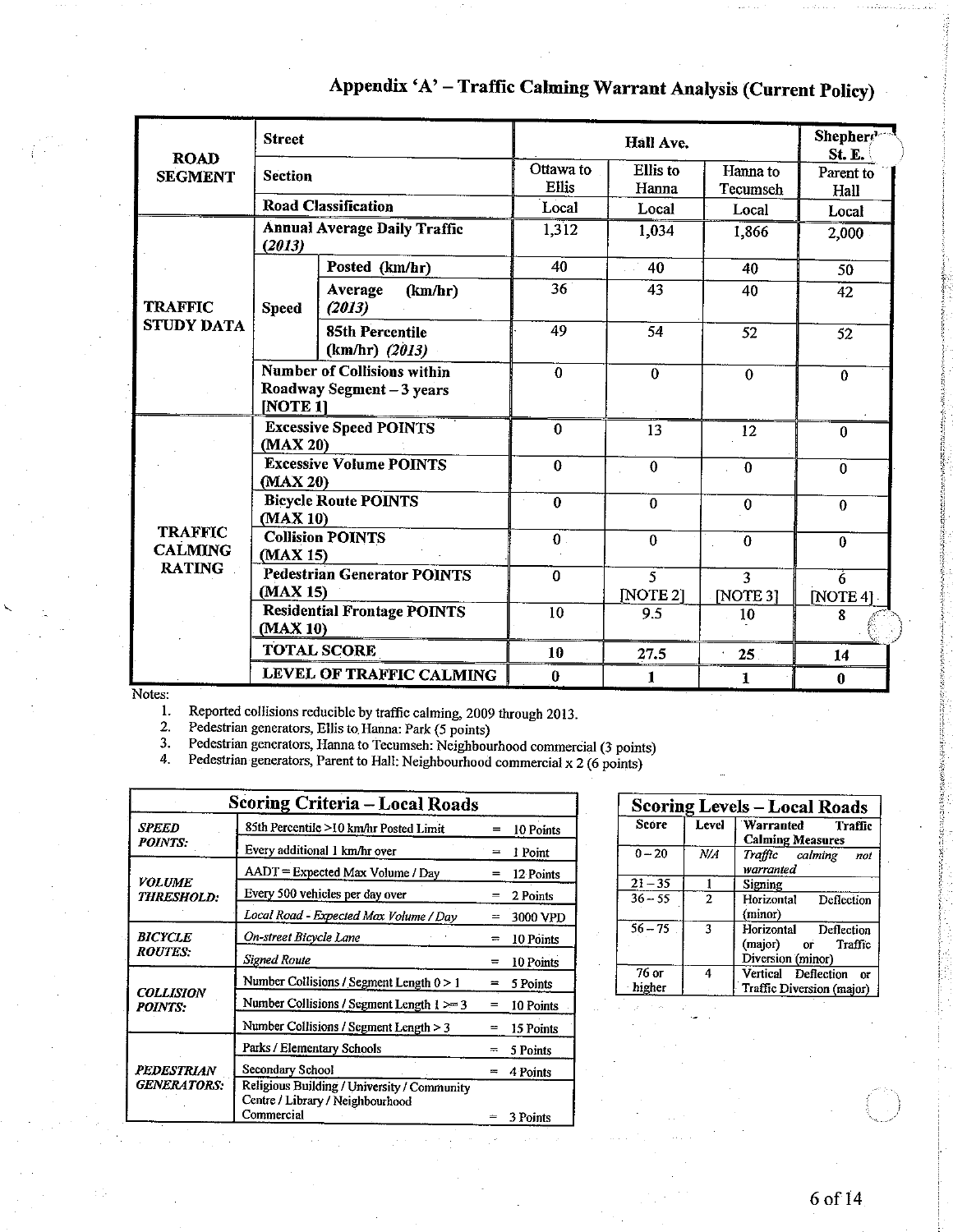

## **Notice of Public Information Centre**

### **Published in Windsor Star:**

- Tuesday, June 17, 2015
- Saturday, June 20, 2015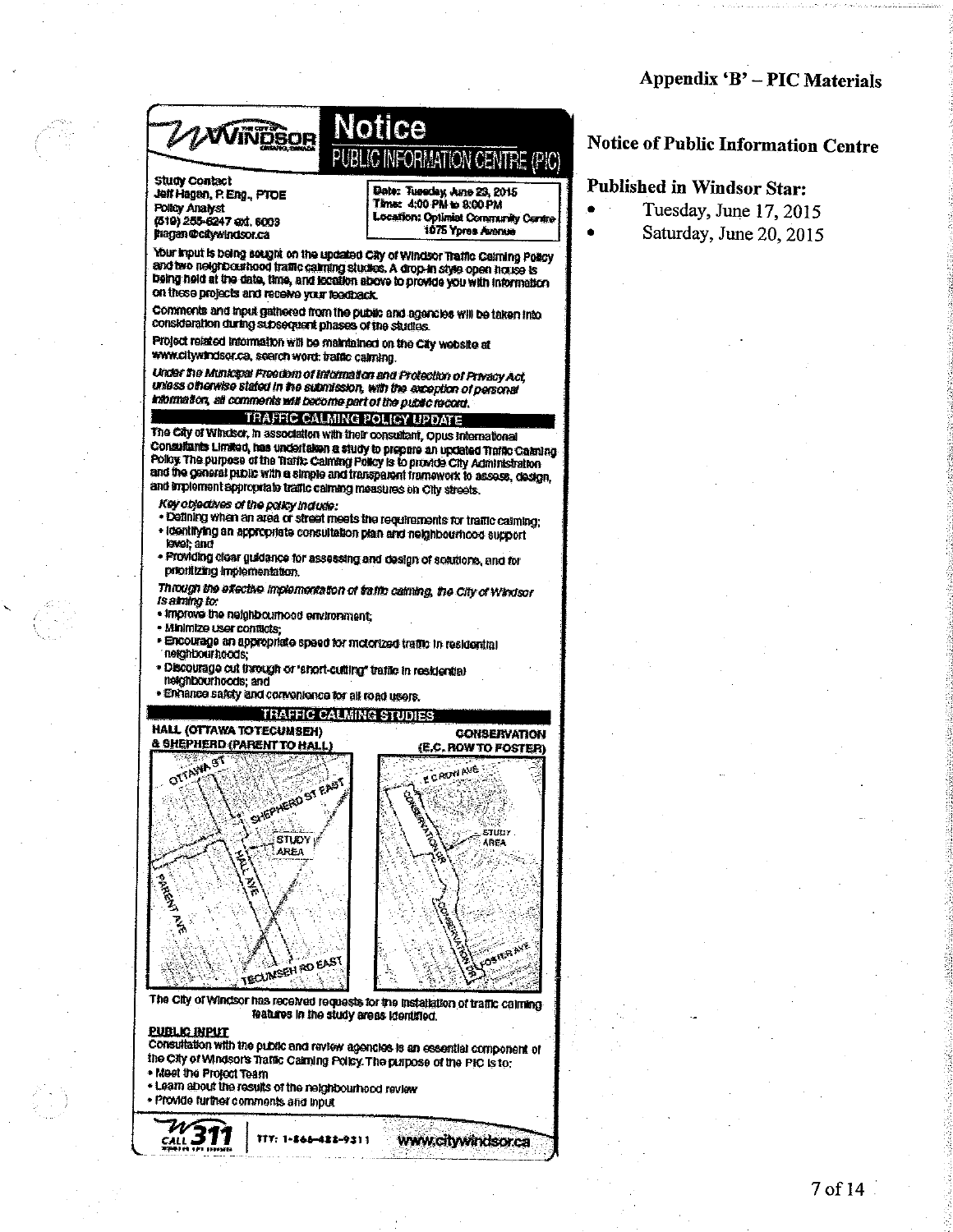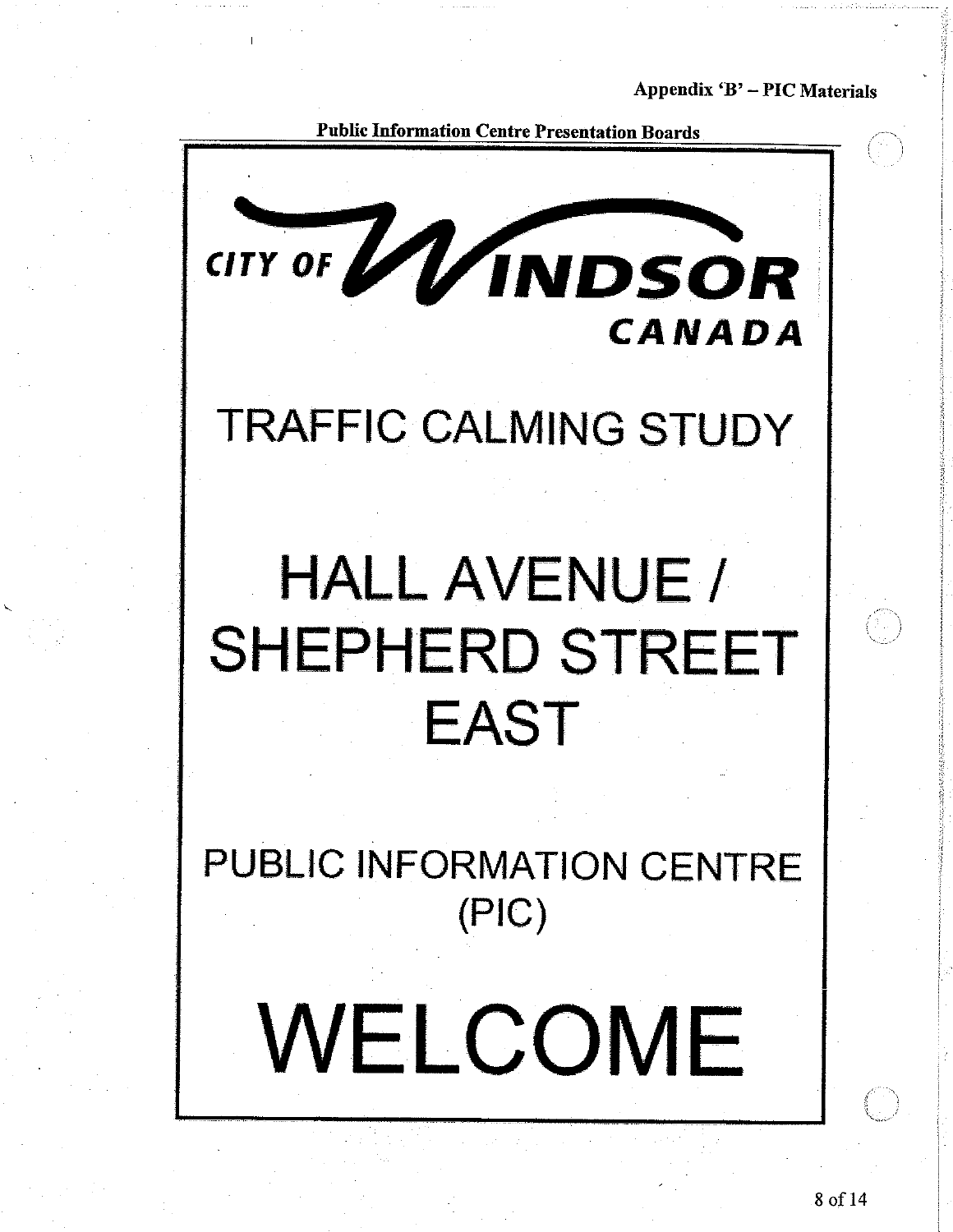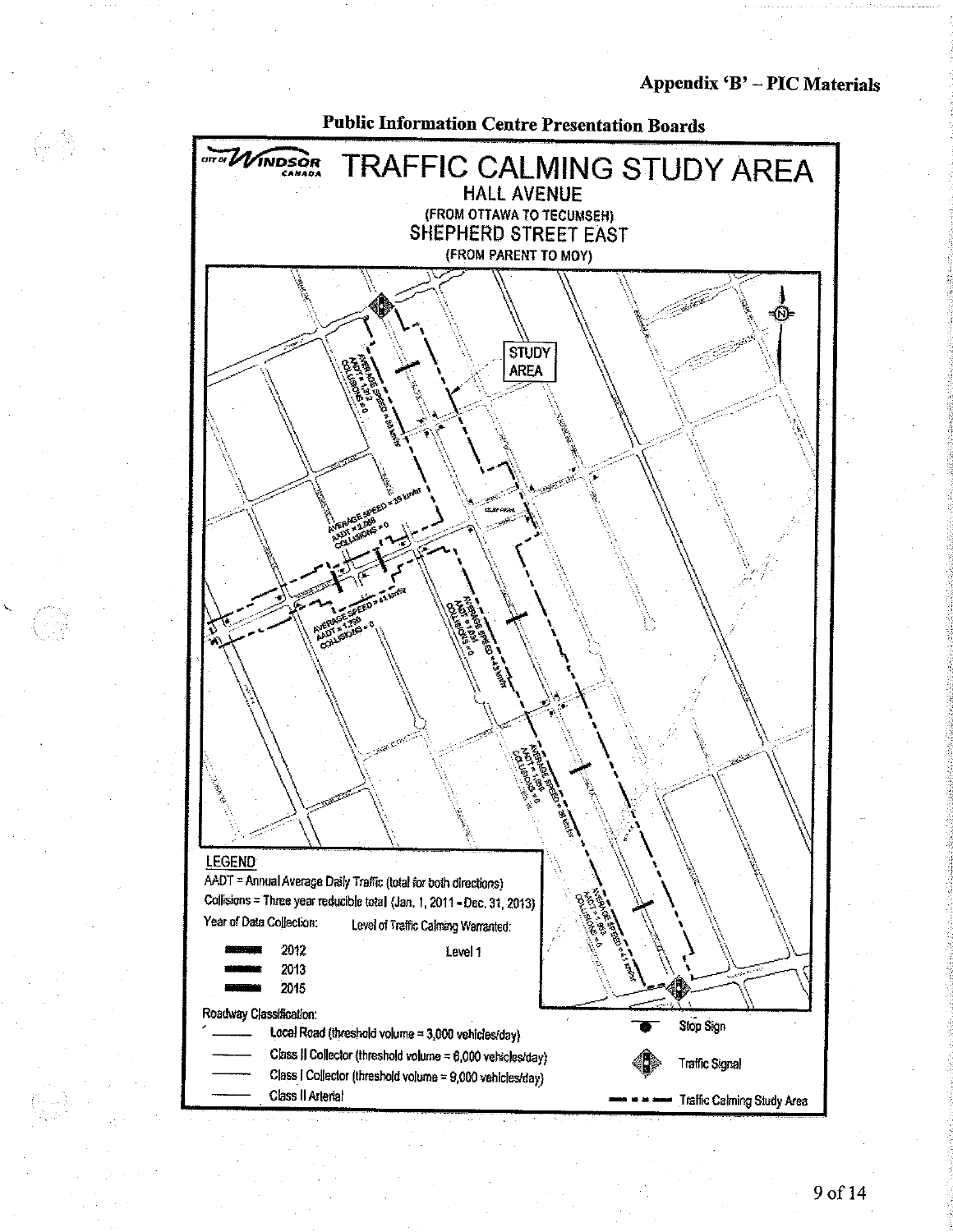

10 of 14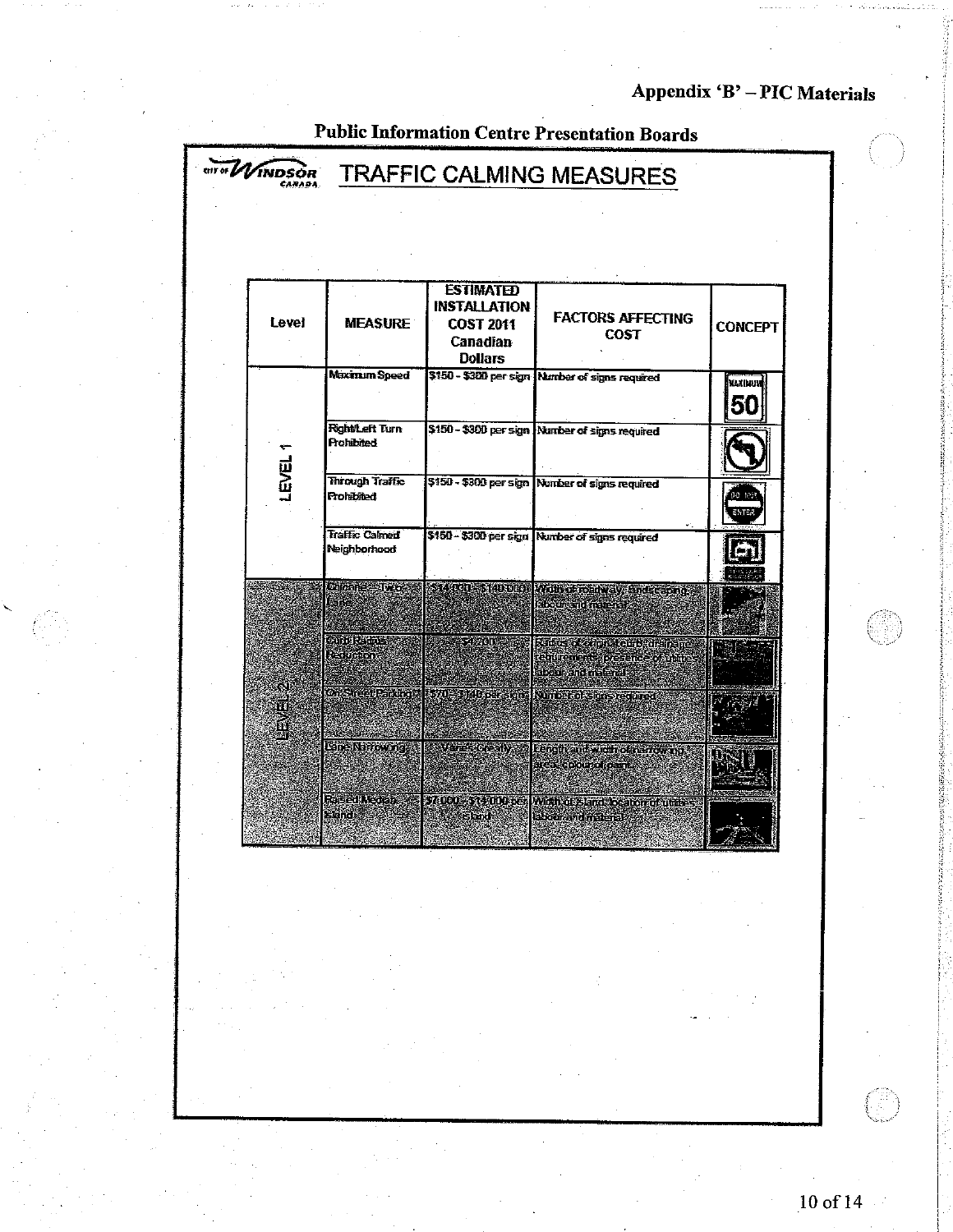## **Public Information Centre Presentation Boards**



**TRAFFIC CALMING STUDY FINDINGS AND ACTIONS** 

# HALL AVENUE / SHEPHERD **STREET EAST**

**FINDINGS:** 

- Level 1 warranted = signage

**ACTIONS:** 

- Additional 40 km/hr speed limit signs have been installed



- Park warning signs have been updated and installed for Clay Park

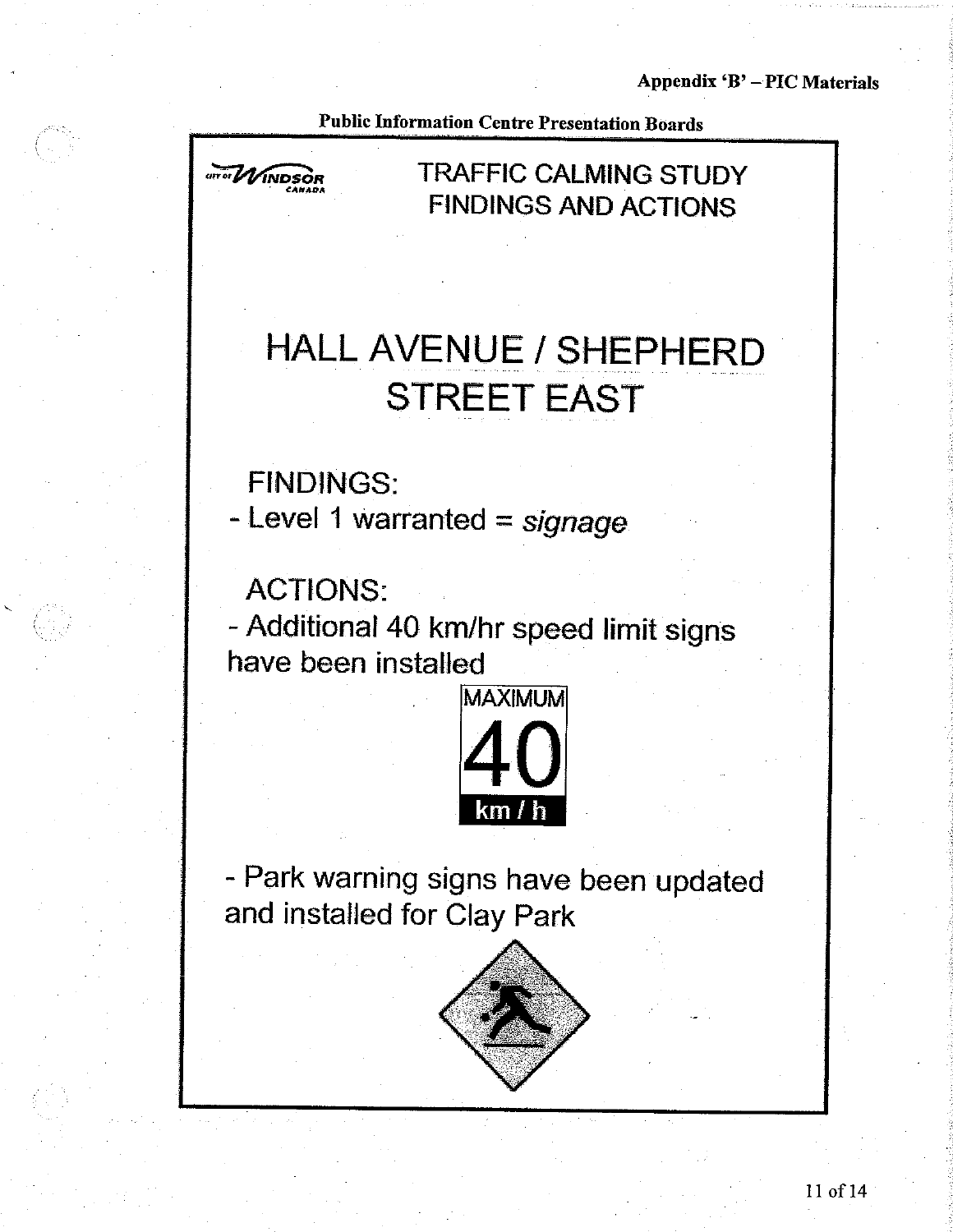## Public Information Centre Presentation Boards



# TRAFFIC CALMING POLICY **COMPARISON**

# HALL AVENUE / SHËPHERD STREET EAST

Based on Council direction (Council resolution CR 399/2010), this project was reviewed using the current City of Windsor Traffic Calming policy. To provide <sup>a</sup> comparison between the current policy and the proposed updated policy, an evaluation is provided on the "Comparison" board using the prioritization scores from the proposed updated Policy.

Please note that the Traffic Calming Policy update has not yet been presented to Council for approval. This comparison is for informational purposes only. For more details on the differences between the current and updated Policy, please see the Traffic Calming Policy Update area of this Public Information Centre.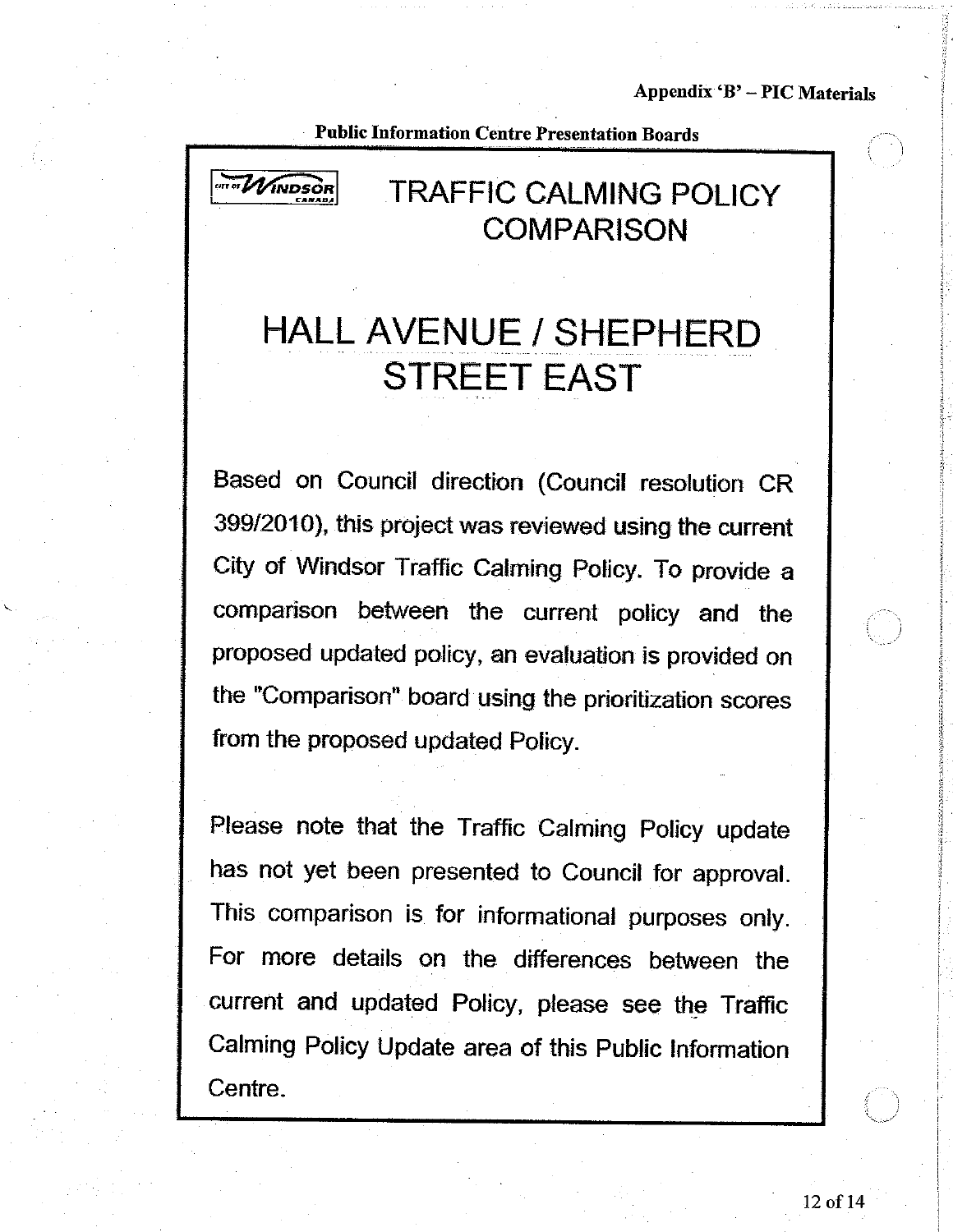

**TRAFFIC CALMING POLICY COMPARISON** 

# HALL AVENUE / SHEPHERD **STREET EAST**

| Road                                  | <b>Segment</b><br>[Note 1] | <b>Current Traffic</b><br><b>Calming Policy</b><br>(used for this study) | <b>Proposed Traffic</b><br><b>Calming Policy</b><br>(for information only) |  |
|---------------------------------------|----------------------------|--------------------------------------------------------------------------|----------------------------------------------------------------------------|--|
| Hall Avenue                           | Ottawa to Ellis            | <b>Traffic Calming Not</b><br>Warranted                                  |                                                                            |  |
|                                       | Ellis to Hanna             | <b>Traffic Calming</b><br>Warranted: Level 1 -<br>Signing                | <b>Traffic Calming</b><br><b>Warranted [Note 2]</b>                        |  |
|                                       | Hanna to<br>Tecumseh       | <b>Traffic Calming</b><br>Warranted: Level 1 -<br>Signing                |                                                                            |  |
| <b>Shepherd</b><br><b>Street East</b> | Parent to Hall             | <b>Traffic Calming Not</b><br>Warranted                                  | <b>Traffic Calming Not</b><br>Warranted                                    |  |

### Notes:

1. Under the current Traffic Calming Policy, each road segment (from one stop control to another) is evaluated separately. Under the proposed Traffic Calming Policy Update, an entire length of road between higher-order roads is evaluated as one unit.

Under the proposed Traffic Calming Policy Update, traffic calming  $2<sub>1</sub>$ measures are no longer grouped into levels. Instead, measures are selected based on cost-effectiveness, suitability to the neighbourhood and effectiveness for the issues identified